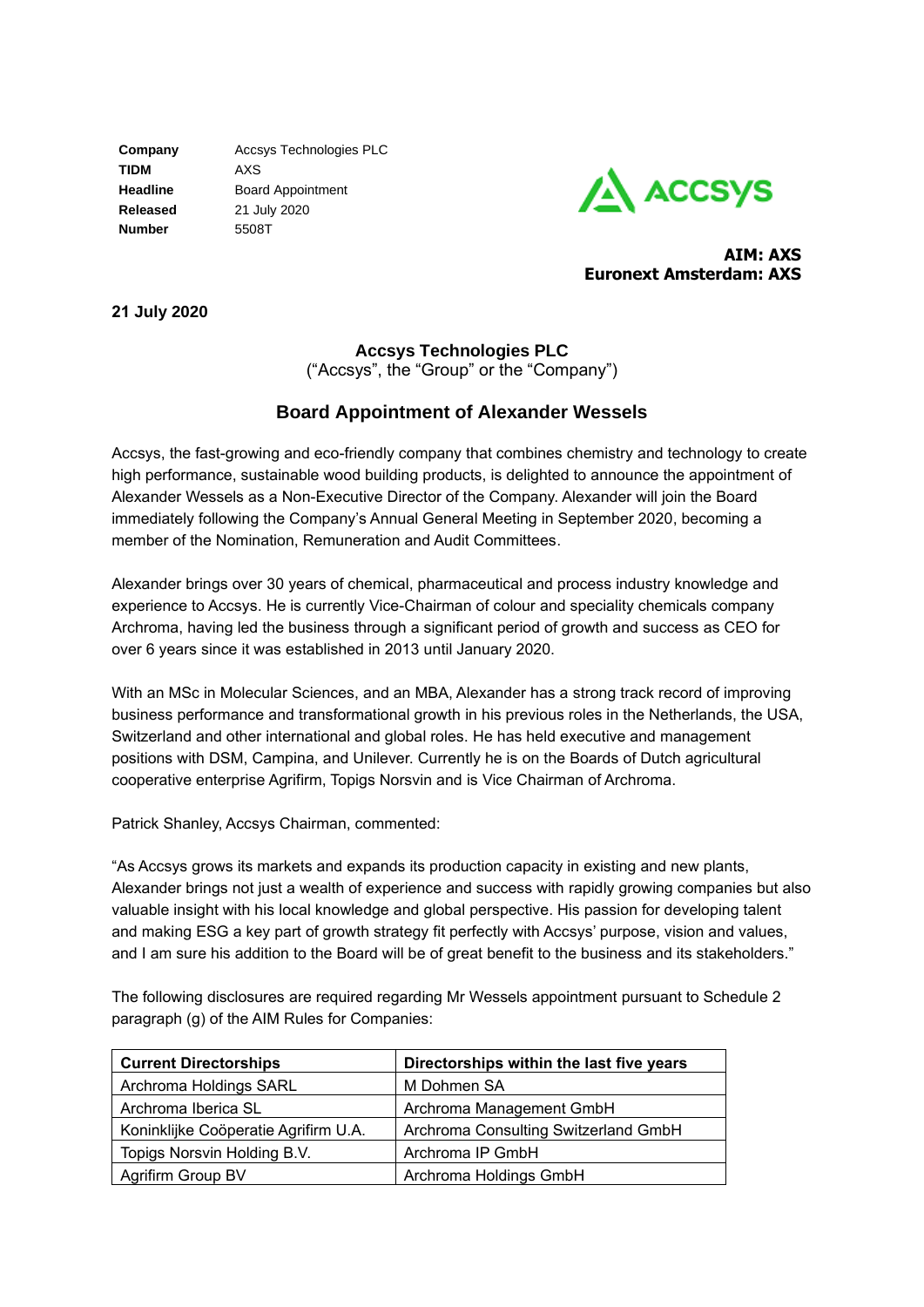There are no further disclosures required to be made in respect of the appointment of Alexander Roeland Wessels (56) under Schedule 2 paragraph (g) of the AIM Rules for Companies.

### **ENDS**

### **For further information, please contact:**

| <b>Accsys Technologies PLC</b>                                                           | Robert Harris, CEO<br>William Rudge, FD     | via FTI Consulting                  |
|------------------------------------------------------------------------------------------|---------------------------------------------|-------------------------------------|
| <b>Numis Securities Limited -</b><br><b>Nominated Adviser and</b><br><b>Joint Broker</b> | Oliver Hardy (NOMAD)<br>Ben Stoop           | +44 (0) 20 7260 1000                |
| Investec Bank plc - Joint<br><b>Broker</b>                                               | Carlton Nelson<br>James Rudd<br>Alex Wright | +44 (0) 20 7597 5970                |
| <b>FTI Consulting</b>                                                                    | Matthew O'Keeffe<br>Alex Le May             | +44 (0) 20 3727 1340                |
| Off the Grid (The<br>Netherlands)                                                        | <b>Frank Neervoort</b><br>Yvonne Derkse     | +31 681 734 236<br>+31 622 37 96 66 |

#### **Notes to editors:**

**Accsys** (Accsys Technologies PLC) is a fast-growing business with a purpose: changing wood to change the world. The company combines chemistry, technology and ingenuity to make high performance wood products that are extremely durable and stable, opening new opportunities for the built environment and giving the world a choice to build sustainably.

Accsys transforms fast-growing, certified sustainable wood into building materials with characteristics that match or better those of man-made, intensely resource-depleting and heavily carbon-polluting alternatives.

The company's primary focus is on the production of Accoya® wood and Tricoya® wood elements, as well as technology licensing via its subsidiaries Titan Wood Limited and Tricoya Technologies Limited. Accsys has its head office in London, UK, production operations in Arnhem, the Netherlands, an American office in Dallas, Texas, and is constructing the world's first Tricoya® plant in Hull, UK.

Accsys is committed to a more sustainable world, and uses abundantly available wood sources that are certified as sustainable. With our business model already aligned with several UN Sustainable Development Goals, Accsys is currently working on identifying further strategic ESG priorities to have an even greater positive impact on the world.

Any references in this announcement to agreements with Accsys shall mean agreements with either Accsys or its subsidiary entities unless otherwise specified. Accsys Technologies PLC is listed on the London Stock Exchange AIM market and on Euronext Amsterdam, under the symbols 'AXS'.

More information about Accsys can be found at www.accsysplc.com

**Accoya**® wood is a sustainable, durable and stable solid wood product with exceptional performance, finish and sustainability. Accsys' proprietary acetylation process makes the wood more dimensionally stable and, because it is no longer easily digestible, extremely durable. Produced from certified (e.g. FSC®) sustainable sources,